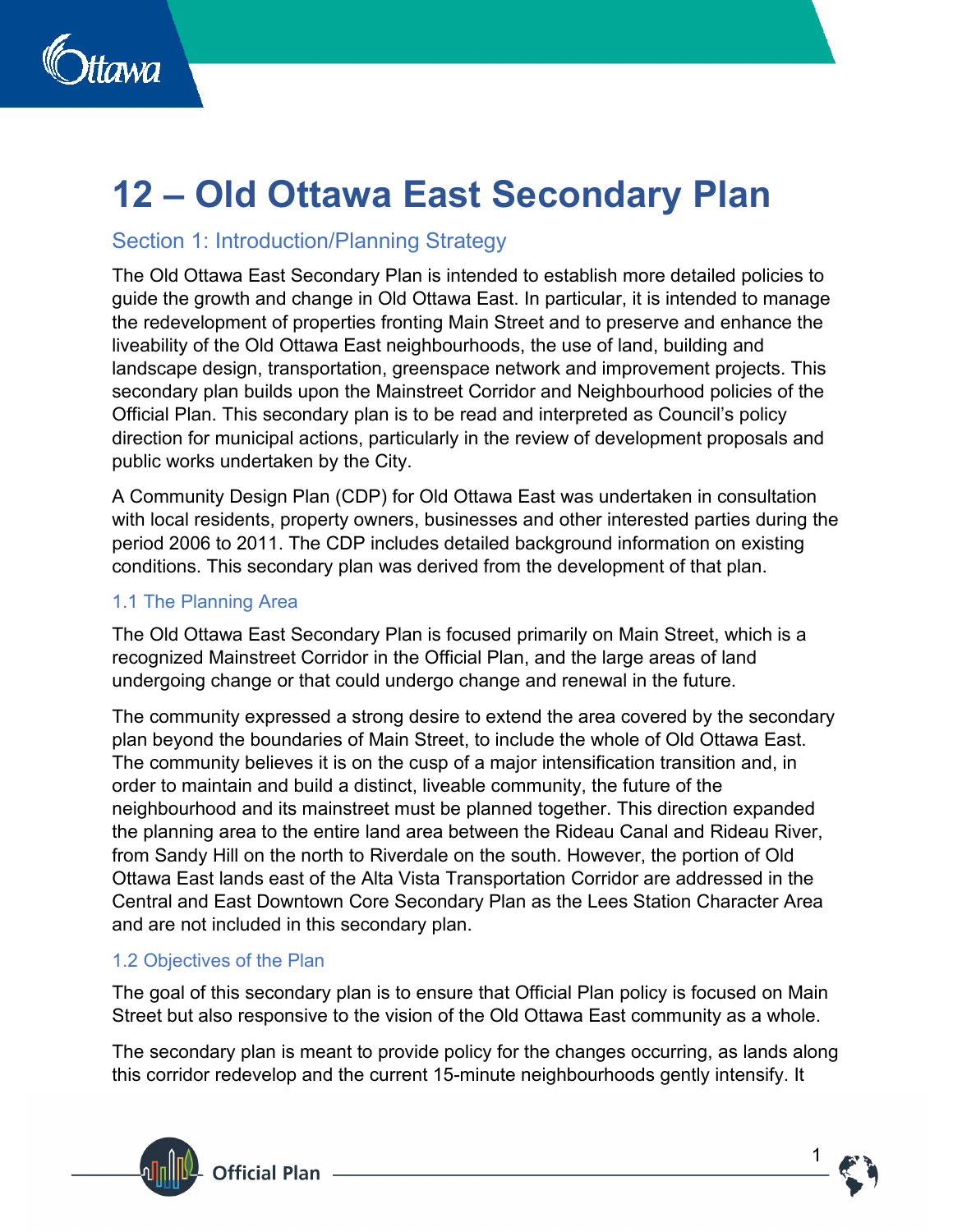

provides guidelines, boundaries and directions from which the enabling conditions for sustainable development will emerge and be of sufficient detail to guide change, as implemented through the policies of this secondary plan and urban design guidelines.

The following objectives and deliverables are considered important to the achievement of this goal:

- 1. Identify areas particularly suited to intensification and those areas of special importance to the community that should be preserved such as heritage, aesthetic or religious importance.
- 2. Implement recommendations from the "Main Street Transportation and Streetscaping Study" of 2000 and the integration with the City's pedestrian and cycling routes.
- 3. Ensure sufficient and well-designed sewer and water capacity and stormwater management.
- 4. Provide guidance for an urban design strategy, including a framework of urban form components, parkland, buildings (setbacks, height, bulk, massing) and streetscape;
- 5. Provide guidance and identify parkland and urban greenspace.

# Section 2: General Land Designation and Design Policies

- 2.1 Land Designation and Design Policies
- 1) Lands designated Institutional, Mainstreet, Neighbourhood Low-Rise, Neighbourhood Mid-Rise, Park, Passive Open Space, Provincially Designated Heritage Landscape and Green Transportation and Utility Corridor, are shown on Schedule A – Designation Plan, to this secondary plan.
- 2) Notwithstanding the provision for greater building heights set out in the Official Plan, no buildings will be allowed higher than six storeys and 20 metres within the area of this secondary plan, other than the height limits allowed within the policy areas referred to in Section 3.3 of this secondary plan.
- 3) To reduce the impact on adjacent low-rise areas, building setbacks will be required from both the front and rear property lines and above the first, second, third or fourth floor of all new buildings, within the Mainstreet designation. The City will implement these setbacks through the Zoning By-law.
- 4) Building heights within the Neighbourhood Low-rise area will not exceed four storeys.
- 5) In order to provide wider and more attractive sidewalks and to encourage pedestrian traffic along Main Street and Hawthorne Avenue, new buildings will be required to be set back from the street.



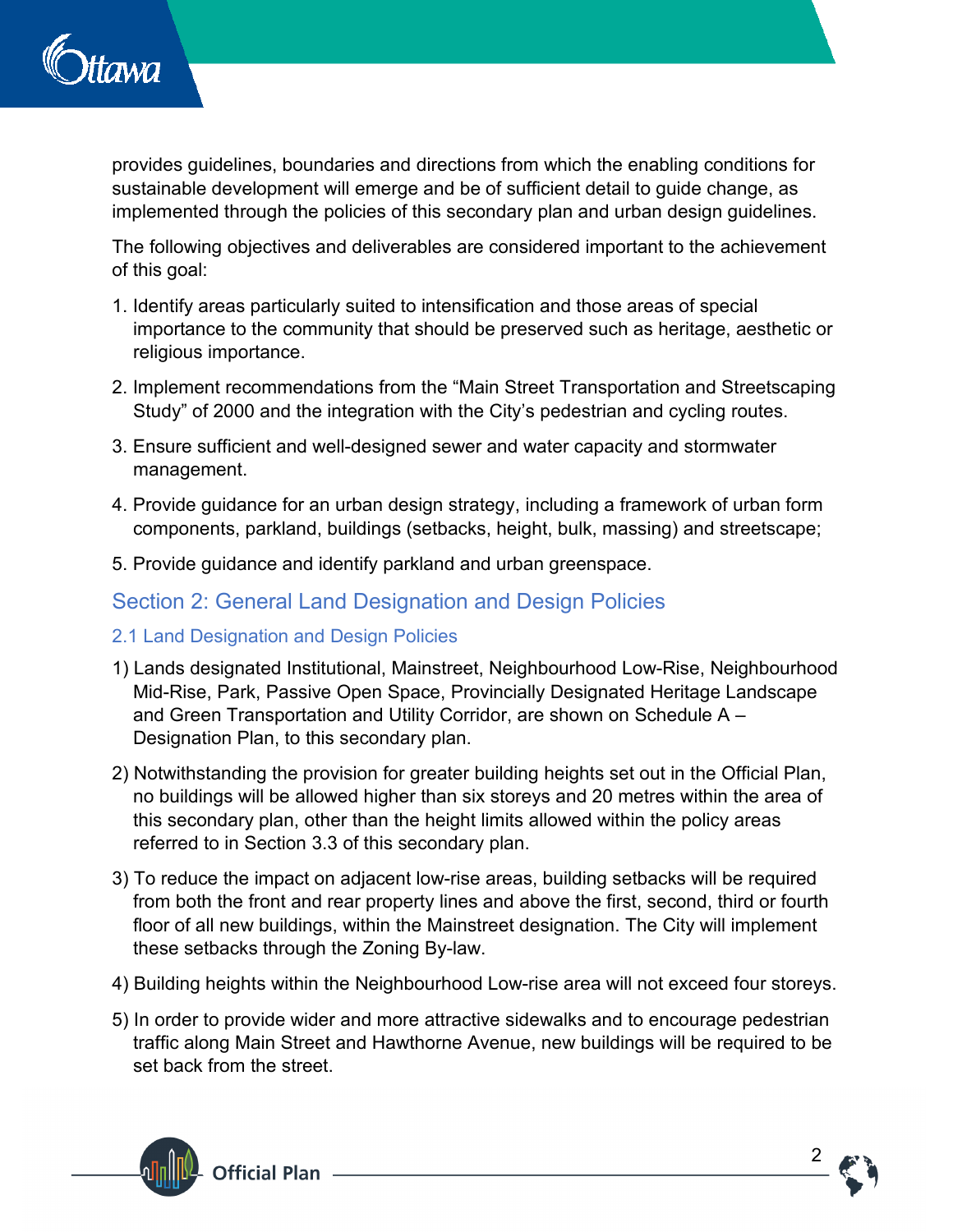

- 6) When the City continues reconstruction of Main Street and Hawthorne Avenue, complete street features, will be implemented, including the reduction of the width of travelled lanes in the roadway, the transfer of any excess to the sidewalks, cycling facilities and streetscape improvements with the Council-approved Complete Streets Implementation Framework.
- 7) The Traditional Mainstreet zoning will permit for the minimum density requirements of the Official Plan while ensuring compatibility with the adjacent neighbourhoods through setbacks of the building mass at grade and above the fourth floor.
- 2.2 Cultural and Built Heritage Resources
- 8) There are several properties within the secondary planning area that are currently protected from demolition and incompatible redevelopment, because they are designated under the *Ontario Heritage Act*. In addition to that protection, development within the secondary planning area will also:
	- a) Recognize, support and commemorate the presence of the existing institutions as part of the community in the redevelopment of these lands; and
	- b) Respect the built and cultural heritage value of heritage buildings in the design of all new development.

# 2.3 Green Transportation and Utility Corridor

- 9) The Green Transportation and Utility Corridor designation, on Schedule A Designation Plan, represents a portion of the Alta Vista Transportation Corridor (AVTC). Should the City proceed with the construction of the AVTC:
	- a) Measures will be taken with construction of the AVTC to ensure that unencumbered pedestrian access is provided along Lees Avenue and that the Major Recreational Pathway along the Rideau River is not obstructed at grade for pedestrians and bicycles; and
	- b) Construction of the AVTC will include the mitigation measures outlined in the Environmental Assessment such as, noise attenuation and implementation of the landscape concept; and
	- c) Access will be provided from Lees Avenue to the Major Recreational Trail along the Rideau River, by means of the City-owned parcel on the east side of the AVTC. Sidewalks along Lees Avenue will be expanded to the extent possible to improve the pedestrian linkage of the Lees O-Train Station and Main Street.



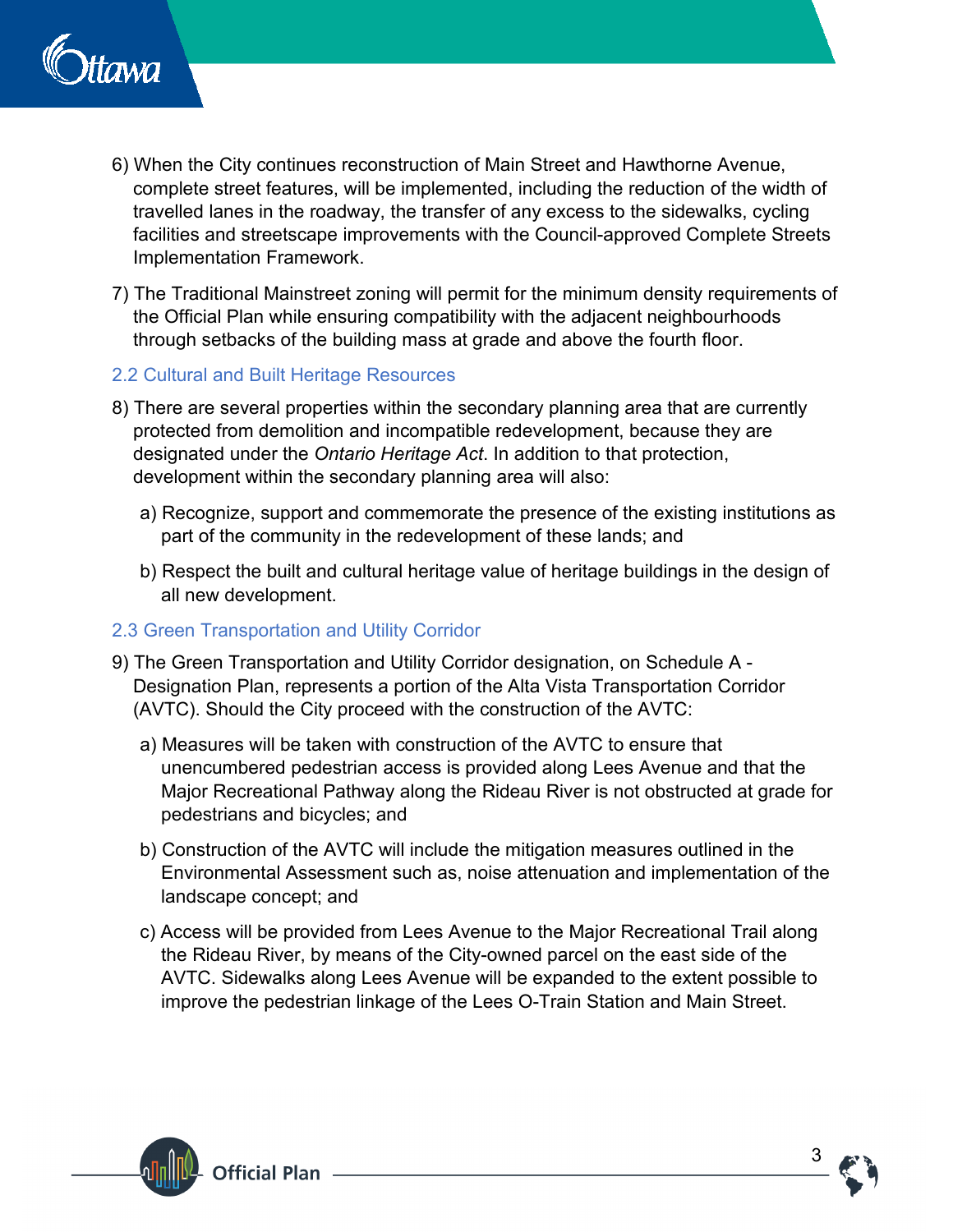

# 2.4 Intensification Target

This secondary plan seeks to implement the Official Plan objective for intensification and establishes the following targets to be achieved over time. The following Policy Areas are shown on Schedule A - Designation Plan.

#### Policy Area 1

Hawthorne Avenue west of Main Street is anticipated to accommodate a target of 150 dwelling units.

#### Policy Area 3

The former property of the Oblate Fathers and the Sacre Coeur are anticipated to accommodate a target of 1000 dwelling units.

#### Policy Areas 2 and 5

Main Street from Clegg Street to Echo Drive, excluding the former property of the Oblate Fathers, the Sacre Coeur, Immaculata High School and St. Paul University are anticipated to accommodate a target of 350 dwelling units.. It is anticipated that redevelopment of the De Mazenod School (88 Main Street) property would accommodate 50 of those 350 units. It was also anticipated that redevelopment of the churches in these policy areas would accommodate 100 of those 350 units.

# Section 3: Neighbourhood Policies

#### 3.1 Policy Area 1 - Hawthorne Avenue - Colonel By Drive to Main Street

- 1) This policy area is designated as Mainstreet, on Schedule A Designation Plan.
- 2) Intensify lots on the north side that back onto the 417 Highway in a mixed-use format. The massing of buildings may allow for the rear wall to provide a sound barrier to the traffic noise.
- 3) Develop Ballantyne Park for passive use and as an ornamental landmark feature at the head of Main Street in association with the historic Archville Town Hall at the northeast corner of Main Street and Hawthorne Avenue, which is currently used as the Ottawa East Community Centre.
- 4) Develop the south side of this corridor in accordance with the Traditional Mainstreet zoning. With lot depths ranging from 26 to 30 metres, the stepped building envelope massing is important to achieve compatibility with the low-rise neighbourhood on Graham Avenue to the south.
- 5) Wider sidewalks will be provided, to the extent possible, to accommodate pedestrian traffic on Hawthorne Avenue.



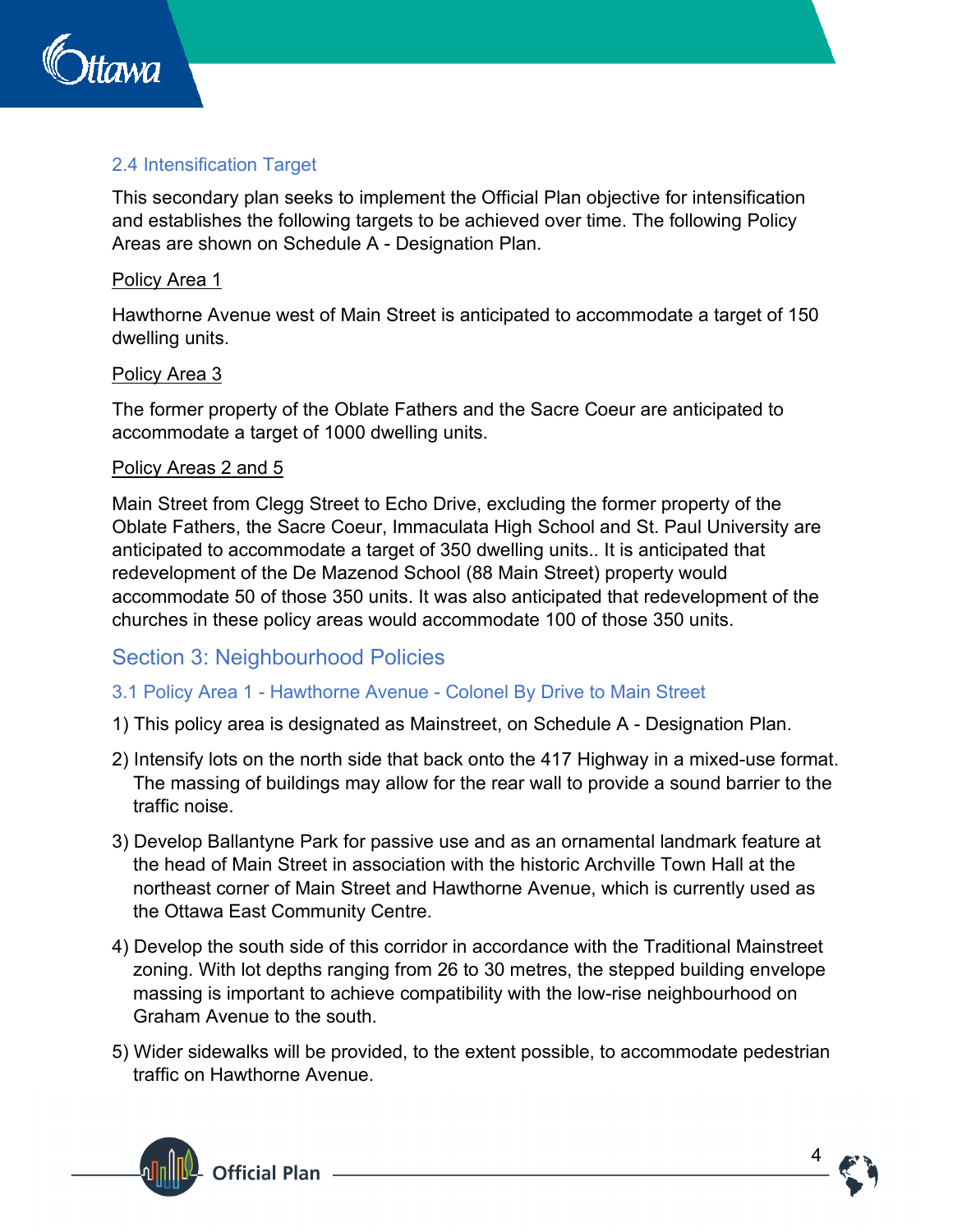

- 6) Priority will be given to burial of overhead wires along this portion of Hawthorne Avenue.
- 7) Mark a gateway to the community with a distinctive corner treatment of the buildings at the intersection with Colonel By Drive.
- 8) Create a distinctive building corner treatment at the southwest corner of Main Street and Hawthorne Avenue to signify this important landmark location.

3.2 Policy Area 2 - Main Street south of Highway 417 to Springhurst Avenue (east side) and Clegg Street (west side)

- 9) The De Mazenod School / St. Nicholas Adult High School (88 Main Street / 20 Graham Avenue), Church of Holy Canadian Martyrs (100 Main Street) and Immaculata High School (140 Main Street) properties have deep lots with the potential to develop both adjacent to the street and to the rear of the property. For these properties the Mainstreet designation, shown on Schedule A - Designation Plan, will only apply to the portion of the properties abutting Main Street to a depth that is consistent with the abutting properties, currently zoned Traditional Mainstreet.
- 10) Achieve the intensification target while maintaining compatibility with the flanking lots within the adjacent residential neighbourhoods by adhering to the Traditional Mainstreet zone building envelope.
- 11) Maintain the former Archville Town Hall building as the Ottawa East Community Centre, providing a public landmark at the head of the street.
- 12) Hazel Street and Main Street intersection is a target for mixed-use development with commercial uses on the ground floor.
- 13) Priority will be given to burial of overhead wires along the portion of the Mainstreet designation along the West Side of Main Street from Immaculata High School to Clegg, due to the shallow lot depth in this area.
- 14) Adapt and reuse the existing school buildings (88 Main Street and 20 Graham Avenue) and infill with built form compatible with the contiguous area in the redevelopment of the Ottawa Catholic School Board properties located at 88 Main Street and 20 Graham Avenue.
- 15) Permit and continue to expand on the existing community-serving uses, such as schools, arts and culture venues, recreational facilities, retirement homes and residential dwellings in the redevelopment of the Ottawa Catholic School Board properties (88 Main Street and 20 Graham Avenue).



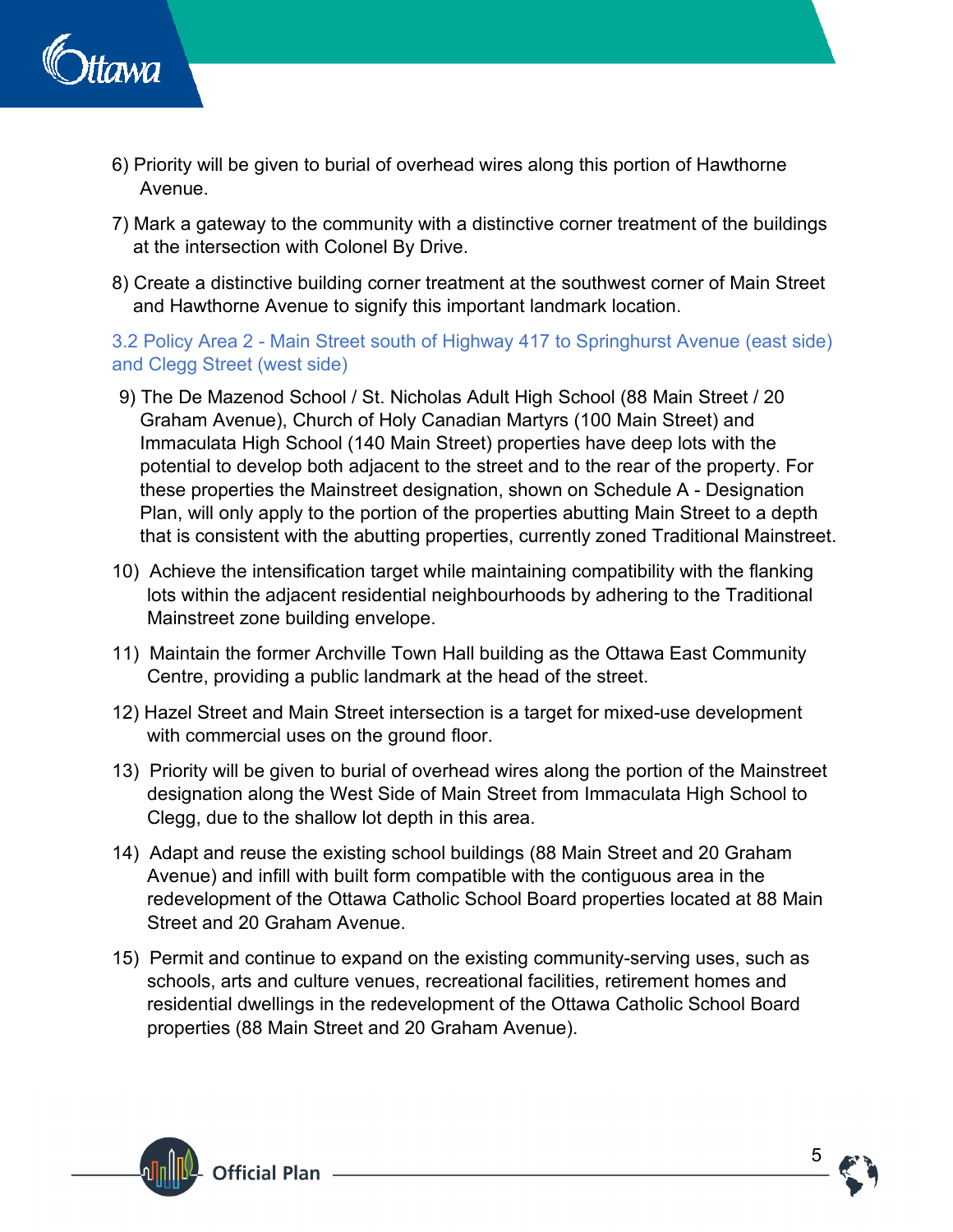

16) Improve the public realm, including streetscapes, existing parks and the acquisition of new parks and privately-owned public space relative to the potential level of intensification in the lands designated Mainstreet in this policy area.

#### 3.3 Policy Area 3 - East side of Main Street, Springhurst Avenue to Clegg Street

- 17) This policy area has been planned in greater detail due to its potential for redevelopment and the extensive public consultation that ensued as the former landowners and St. Paul University engaged in the planning process. It extends along Main Street, south of Springhurst Avenue, including the property owned by St. Paul University (155 Hazel Street), the Convent of the Sisters of the Sacred Heart and the former property of the Oblate Fathers, currently under development. It will develop as a Mainstreet along Main Street with an adjoining mixed-use neighbourhood extending east towards the river. Redevelopment is subject to maximum storey heights and density as shown on Schedule B - Old Ottawa East Maximum Building Heights.
- 18) Achieve a Diversity of Uses, Activities and People
	- a) Provide for a variety of residential building types and tenures for a rich and diverse community to accommodate a full demographic profile of households. A range of housing options are needed to ensure affordability and accommodate a variety of users including families, seniors, empty nesters, single room occupancy and smaller households; and
	- b) Encourage a diverse mix of uses that contributes to the overall self-sufficiency and sustainability of Old Ottawa East. These include a broad range of housing types as described above, live-work units, public/civic uses, commercial uses that contribute to the vibrancy of Main Street and a strengthening of the institutional presence of St. Paul University; and
	- c) Encourage a complementary architectural treatment of buildings, including finish, colour and materials, together with a consistent design treatment of common elements on the property, such as fencing, landscaping, gateway features, street lighting and signage; and
	- d) Achieve compatibility with existing lower-profile neighbourhoods bordering the subject lands by ensuring an appropriate transition of use and built form; and
	- e) Extend the surrounding public street grid and axial views to order and deploy the built form in the redevelopment of these properties. However, primary vehicular access/egress within the site shall be oriented to Main Street. Vehicular access/egress to Clegg Street shall be secondary; and



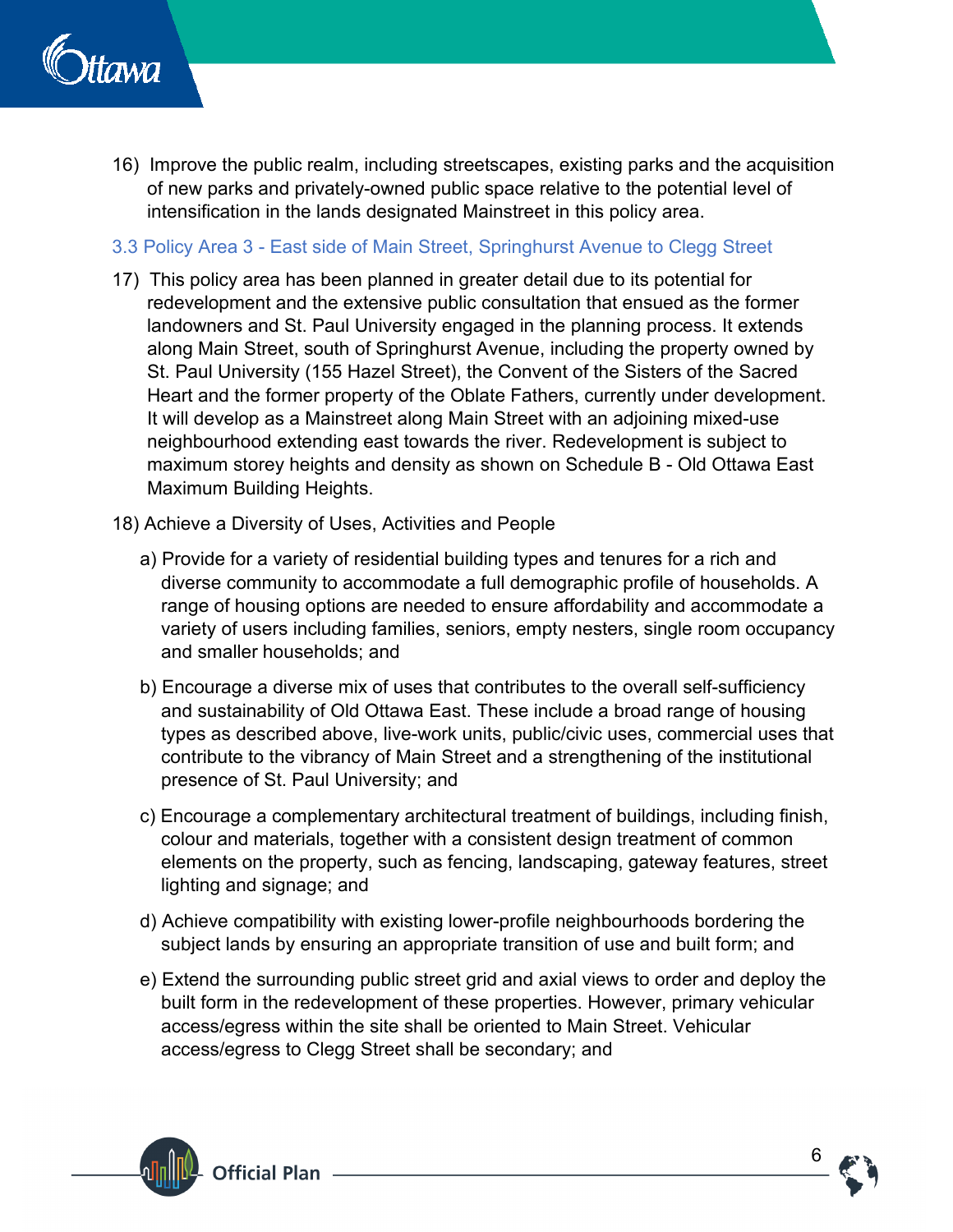

- f) Provide a range of building heights between three and nine storeys, as shown on Schedule A - Designation Plan and Schedule B - Old Ottawa East Maximum Building Heights. The related zoning will reflect a gradual transition between the heights in this range and buildings in proximity of lower height; and
- g) In areas with height reference included on Schedule B Old Ottawa East Maximum Building Heights, projections will be permitted above the maximum height, including but not limited to mechanical and service equipment penthouses, elevator or stairway penthouses, landscaped areas, roof-top gardens, terraces and associated safety guards, access structures and washrooms; and
- h) Locate parking for the mid-rise buildings primarily below grade. Where necessary, surface parking related to all development in this policy area should be obscured from view by means such as placement behind buildings and landscaping.
- 19) Promote a Vibrant and Thriving Mainstreet
	- a) Create a pedestrian-friendly environment along street frontages and main facades with primary doors at ground level facing the street and accessible from the public sidewalk; and
	- b) Provide active and inviting uses, such as shops and restaurants at-grade along Main Street, with pedestrian-friendly amenities, including outdoor seating areas and patios; and
	- c) Maintain a maximum height of six storeys and mix of uses in the built form of the properties designated Mainstreet, with a general lot depth of 40 metres.
- 20) Celebrate Legacy and Heritage
	- a) Recognize, support and commemorate the presence of the existing institutions as part of the community in the redevelopment of these lands; and
	- b) Conserve the Deschâtelets building by maintaining its heritage attributes while adapting it to new uses over time to ensure its ongoing utility; and
	- c) Conserve the allée and forecourt of the Deschâtelets building as cultural heritage landscape, which are designated under Part IV of the *Ontario Heritage Act,*  included in the City's Heritage Register and as shown on - Schedule A - Designation Plan, as Provincially Designated Heritage Landscape; and
	- d) Respect the cultural heritage value of the designated places in the design of all new development; and
	- e) Retain the statue of the Blessed Virgin and associated grove of trees to commemorate the Sisters of the Sacred Heart.



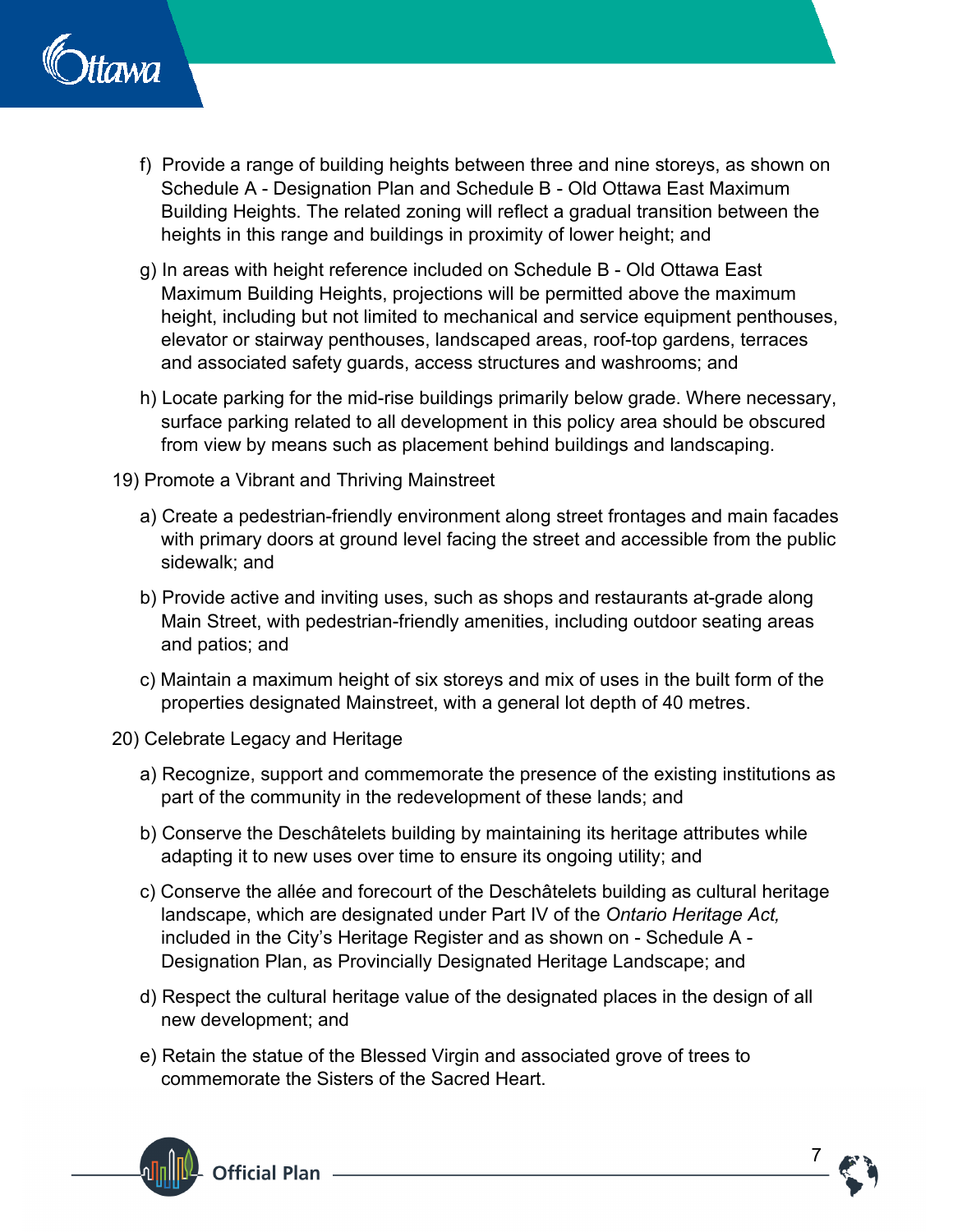

- 21) Integrate Green Space and Ensure Connectivity
	- a) Integrate existing trees in the development to the extent possible; and
	- b) Maintain public access through the new development by establishing east-west pedestrian/cycle paths between Main Street and the Rideau River as well as north-south between Springhurst and Clegg; and
	- c) Ensure connectivity to nearby transit stations; and
	- d) Provide a range of high-quality landscaped spaces within the development; and
	- e) The allée and forecourt are designated as parkland and cultural heritage landscape which will influence the park design. The intent of the uses of the Deschâtelet's building is for a community facility to be provided. The Park will provide the opportunity for a community gathering place in the forecourt and allée leading to the Deschâtelets building; and
	- f) Design the intersection of Main Street and the tree-lined allée leading to the Deschâtelets building as a gathering space for the community (for example, through the creation of attractive outdoor seating associated with commercial activity on Main Street); and
	- g) Naturalize the river frontage along a 30-metre open space corridor as measured from the Normal Highwater Mark of the Rideau River at the rear of the Oblate land, in consultation with the Rideau Valley Conservation Authority; and
	- h) Encourage partnerships to provide for community facilities and activities within this policy area.
- 22) Promote Health and Sustainability
	- a) Implement sustainable design measures in the redevelopment of this policy area through the development review process and by utilizing 3rd party certification, including the following:
		- i) Limit stormwater runoff and rehabilitate natural surface water drainage patterns (for example, permeable surfaces); and
		- ii) Reduced energy use; and
		- iii) Reduce water use; and
		- iv) Reduced resource use in construction; and
		- v) Renewable energy and renewable building materials; and



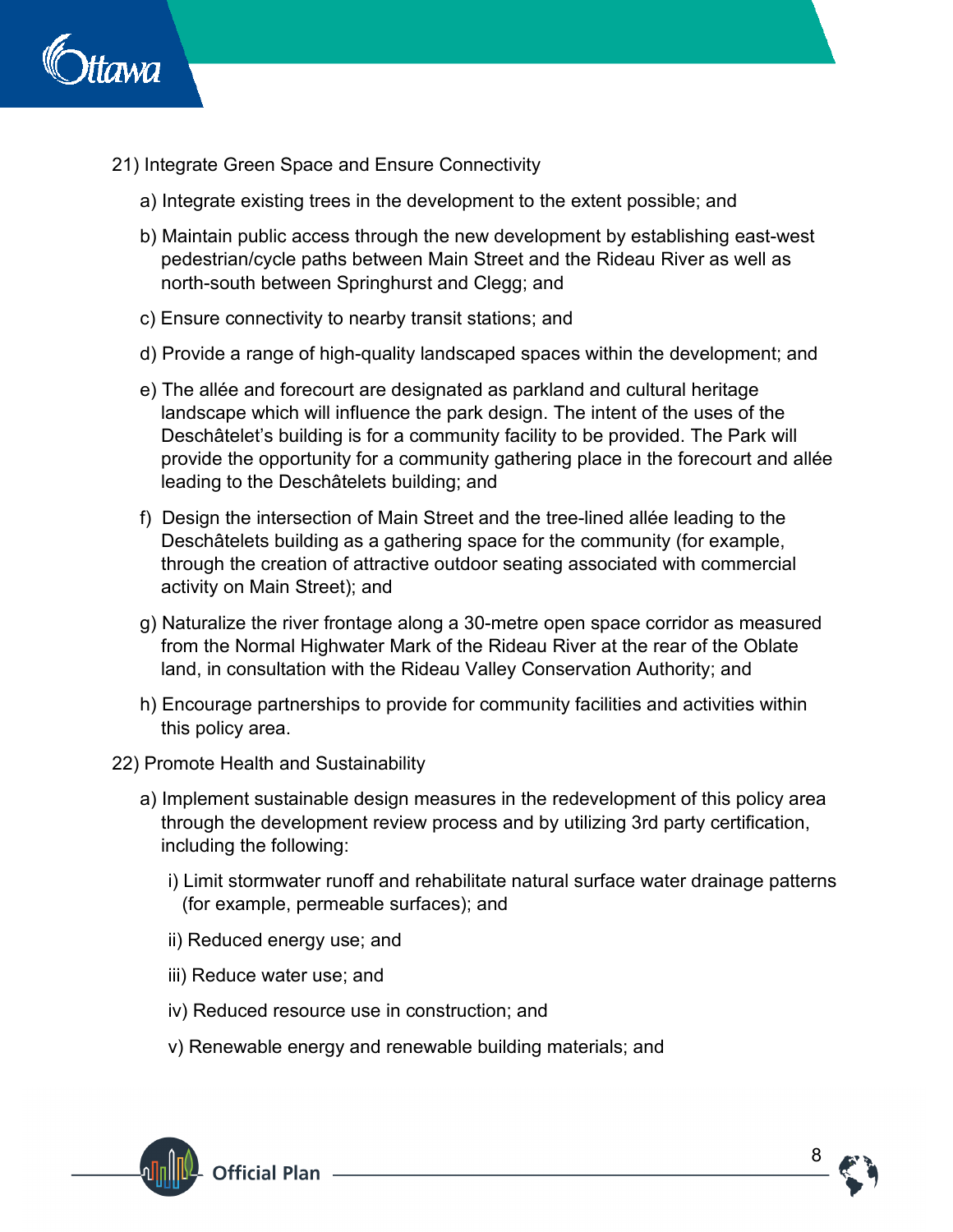

- vi) Reuse and recycle resources on site, including water, compost and solid waste; and
- vii) Support alternative transportation options; and
- viii) Maximize south facing exposure for solar gain and provide passive shading from trees.

3.4 Policy Area 4 - Old Ottawa East Residential Neighbourhoods – including Archville, Spenceville and Rideau Gardens

- 23) Maintain the general character of these neighbourhoods as expressed by the existing zoning.
- 24) Maintain the traditional pattern of pedestrian priority along the street with any garages relegated to the side or rear of homes and not projecting forward or otherwise dominating the building façade.
- 25) Intensify these neighbourhoods primarily at their edge, as a transition to denser development sites and where they abut an arterial or collector road. Notwithstanding this, building heights will be maintained at low-rise levels overall.
- 26) Springhurst Park shall be expanded at least up to the line of the proposed Alta Vista Transportation Corridor.
- 3.5 Policy Area 5 North of Highway 417
- 27) This policy area is designated Mainstreet, Neighbourhood Low-rise and Neighbourhood Mid-rise, on Schedule A - Designation Plan.
- 28) Limit commercial uses required on the ground floor, to personal-service business, retail store, retail food store and full-service restaurant.
- 29) Neighbourhood Mid-Rise area is permitted a maximum height of six storeys and a target density of 150 units per hectare.
- 30) Rationalize the width of travelled lanes in the roadway and transfer any excess to the sidewalks as Main Street is reconstructed.
- 31) Expand sidewalks within the required building setbacks on private land.
- 32) Encourage pedestrian use within this intensified Mainstreet environment by means of streetscape improvements.
- 33) Despite Section 3.5, Policy 28), the following applies to the properties municipally known as 113 and 115 Echo Drive:
	- a) A building may contain only residential uses; and



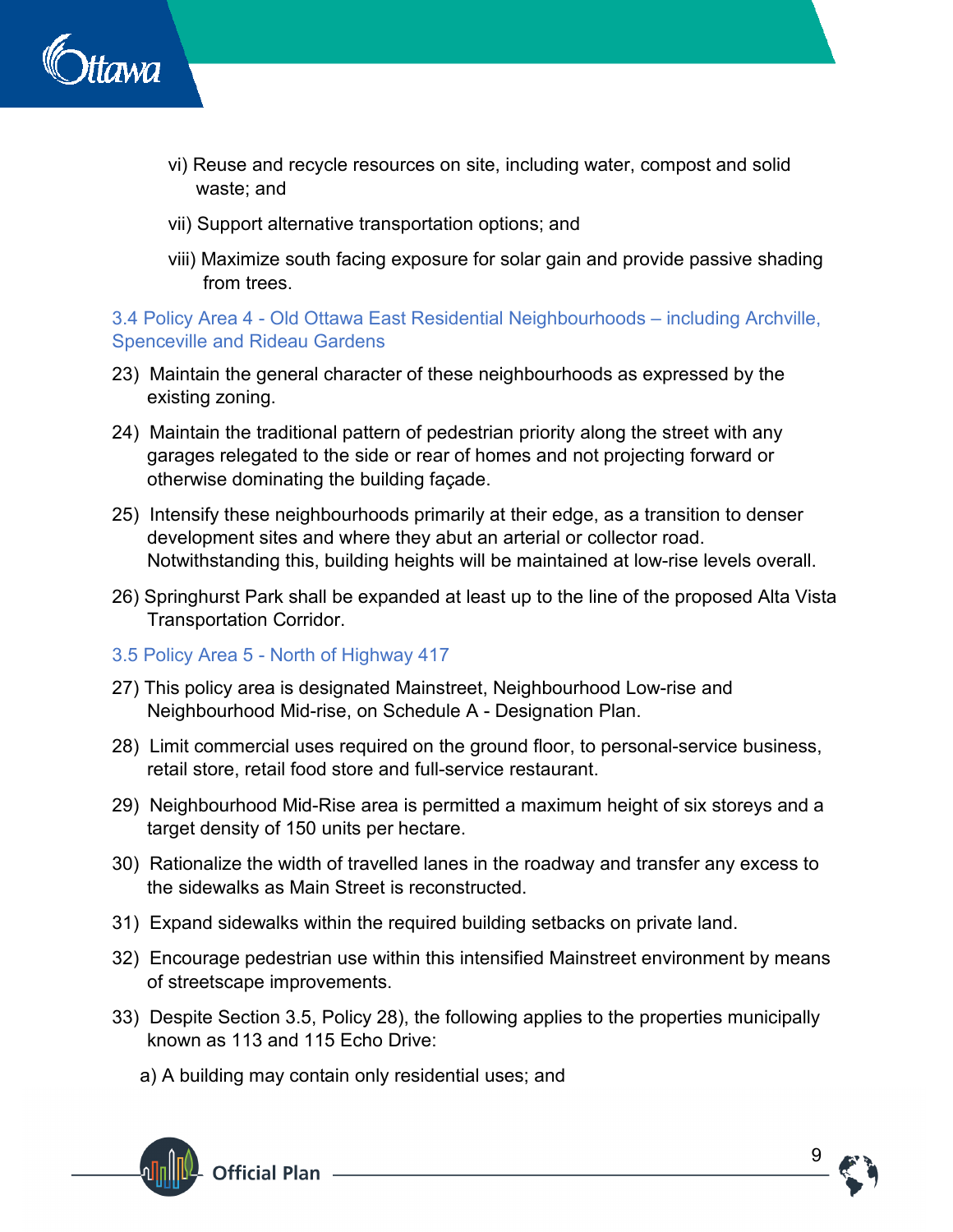

- b) Permitted non-residential uses are limited to personal service business, retail store, retail food store and full-service restaurant. Such uses are restricted to the ground-floor and basement only; and
- c) Notwithstanding b), the following non-residential uses are permitted provided they are entirely contained within a dwelling unit:
	- i) Artist Studio; and
	- ii) Instructional Facility; and
	- iii) Medical Facility; and
	- iv) Office.
- 34) Despite Section 2.1, Policy 3), new development at the properties municipally known as 113 and 115 Echo Drive is permitted a building envelope generally in accordance with the Traditional Mainstreet zone, and the building mass requires a setback above the fifth storey.

# **Schedules**

Schedule A – Designation Plan

Schedule B – Old Ottawa East Maximum Building Heights



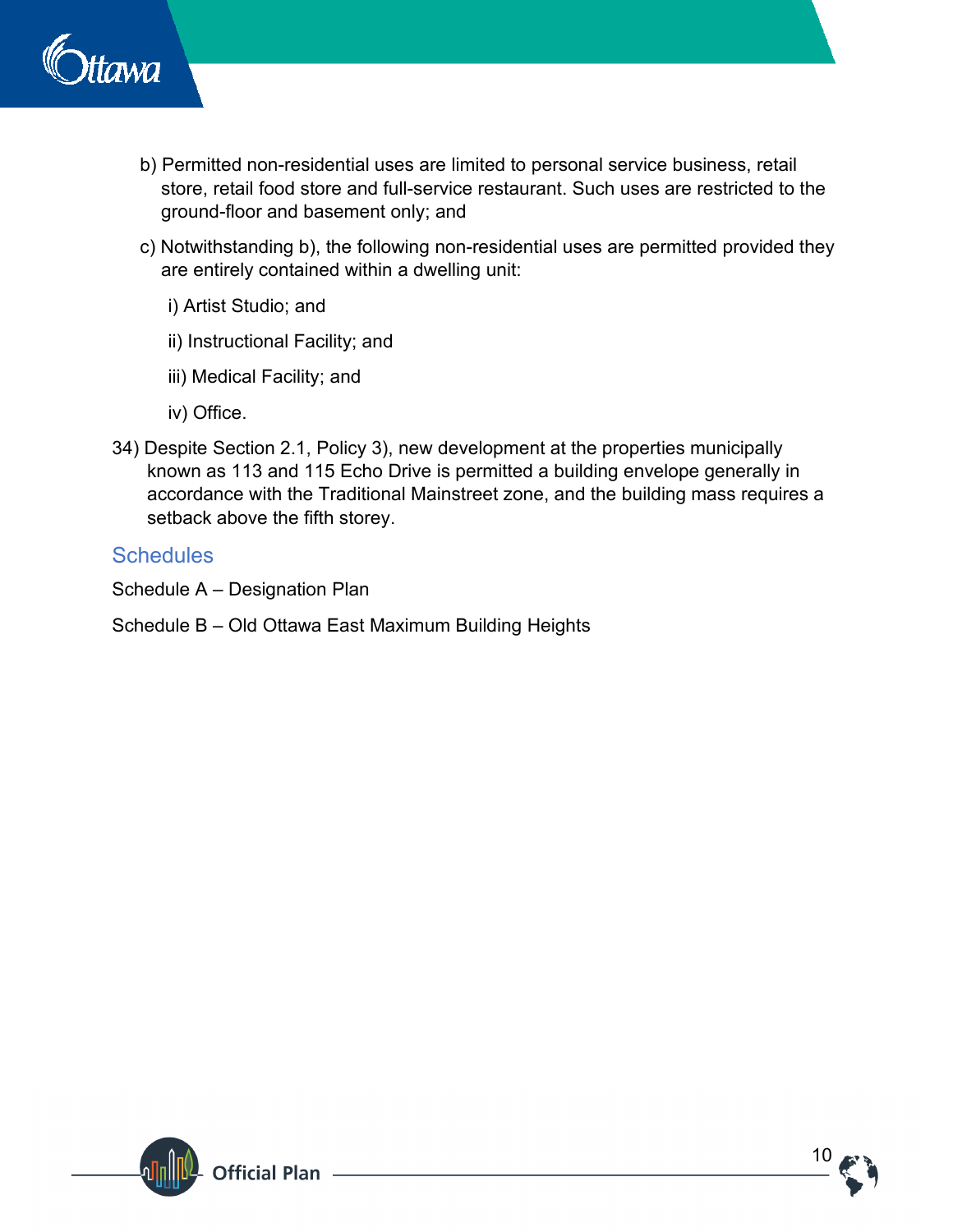